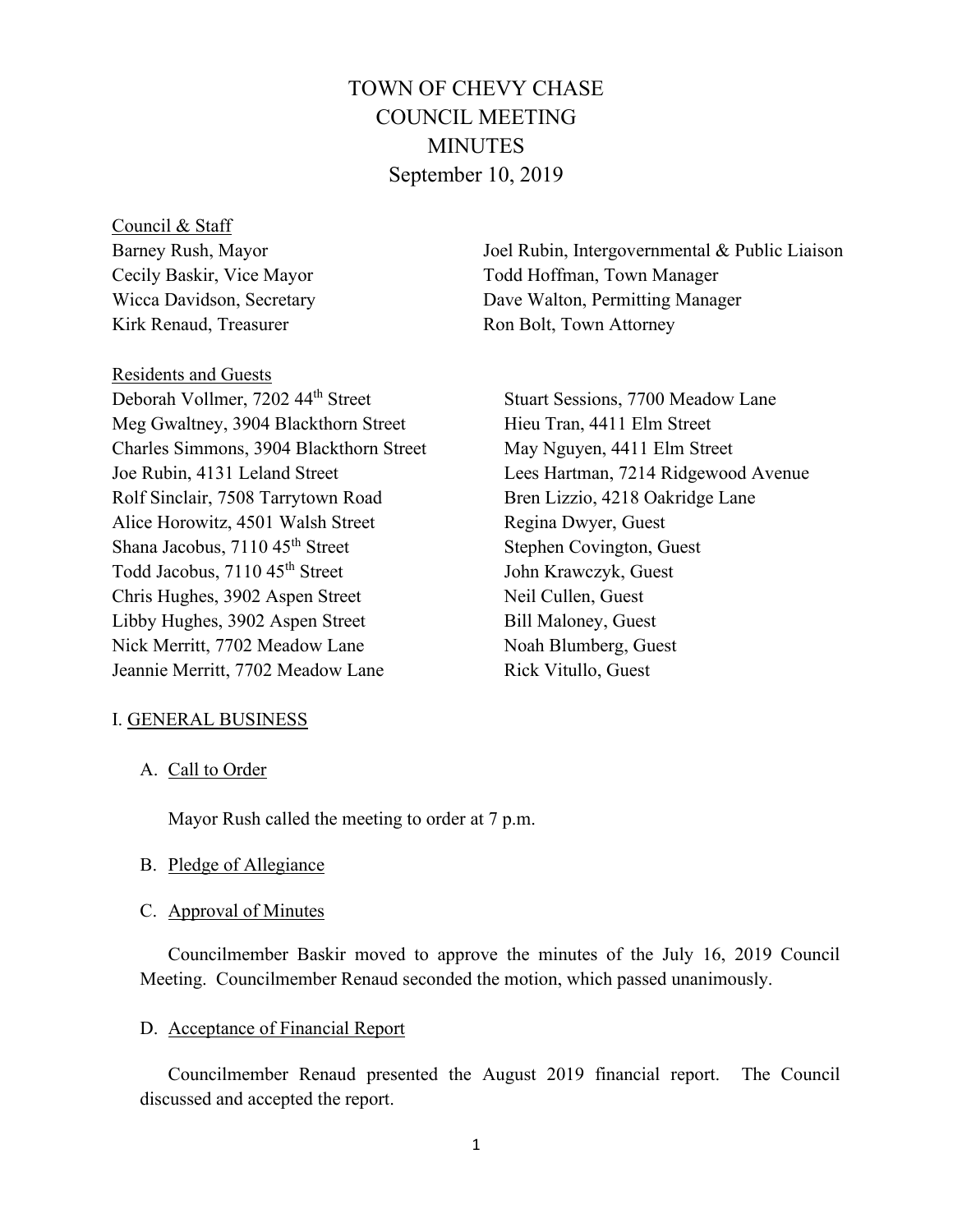## E. Town Manager's Report

Town Manager Todd Hoffman reported on the initiatives undertaken by staff over the past month.

## F. Public Comments

Bren Lizzio, 4218 Oakridge Lane, commented on a possible dog exercise area in Zimmerman Park.

## II. VARIANCE HEARINGS

## A. Jacobus, 7110 45<sup>th</sup> Street, Rear Yard Retaining Wall

Town Permitting Manager David Walton reported that Todd and Shana Jacobus, 7110  $45<sup>th</sup>$  Street, were requesting a variance for a rear yard retaining wall.

The applicants and their representative described the plan and the need for the variance.

No residents commented on the variance request.

The Council discussed the request.

Councilmember Rubin moved to approve the variance. Councilmember Davidson seconded the motion, which passed unanimously.

## B. Maloney, 7700 Connecticut Avenue, LLC, Front Yard Fence

Town Permitting Manager David Walton reported that Bill Maloney, representing 7700 Connecticut Avenue, LLC, was requesting a variance for a front yard fence.

The applicant described the plan and the need for the variance.

Two residents commented on the variance request: Charles Simmons, 3904 Blackthorn Street; and Meg Gwaltney, 3904 Blackthorn Street.

The Council discussed the request.

Mayor Rush moved to approve the variance with the condition that the fence not exceed 6 feet in height along Connecticut Avenue and 4 feet in height along Blackthorn Street. Councilmember Baskir seconded the motion, which passed unanimously.

## C. Merritt, 7702 Meadow Lane, Rear and Side Yard Setbacks for Covered Porch

Town Permitting Manager David Walton reported that Hugh and Regina Merritt, 7702 Meadow Lane, were requesting variances for rear and side yard setbacks for a covered porch.

The applicants described the plan and the need for the variances.

One resident commented on the variance request: Stuart Sessions, 7700 Meadow Lane. The Council discussed the request.

Councilmember Baskir moved to approve the variances. Councilmember Renaud seconded the motion, which passed unanimously.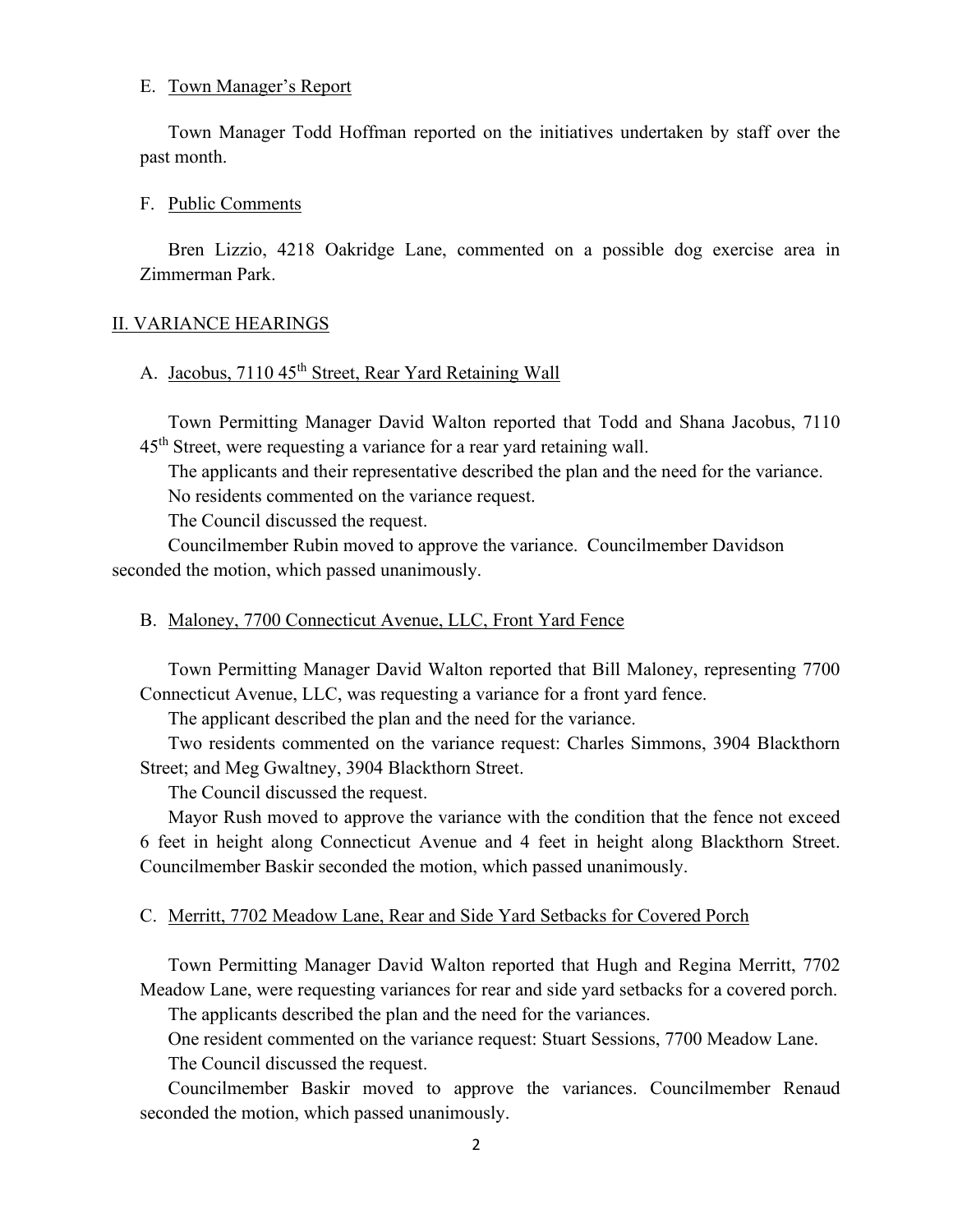## III. TREE REMOVAL APPEAL HEARING

# A. Tran, 4411 Elm Street, Sugar Maple Tree in Public Right-of-Way and Beech Tree in Rear Yard

Town Permitting Manager David Walton reported that Hieu Tran, 4411 Elm Street, was appealing denied tree removal permits for a Sugar Maple tree in the public right-of-way and a Beech tree in the rear yard of the subject property

The applicant described the need for the appeal to be approved.

Three residents commented on the appeal: Lees Hartman, 7214 Ridgewood Avenue; Rolf Sinclair, 7508 Tarrytown Road; and Deborah Vollmer, 7202 44<sup>th</sup> Street.

The Council discussed the appeal.

Mayor Rush moved to uphold the decision of the Town Manager not to permit the removal of the Sugar Maple tree in the public right-of-way. Councilmember Baskir seconded the motion, which passed unanimously. Councilmember Renaud moved to overturn the decision of the Town Manager not to permit the removal of the Beech tree in the rear yard of the subject property and to direct the Town Manager to issue a permit for the tree's removal. Councilmember Rubin seconded the motion, which passed by a vote of 4-1, with Councilmember Baskir opposed.

#### IV. COUNCIL DISCUSSIONS

## A. Zimmerman Park Amenities & Improvements

The Council discussed Zimmerman Park amenities and improvements, including construction of the sustainable garden, development of concept master plans for the park, and ongoing design work for the staircase and pathway project. The Council agreed to hold a work session on October 23, prior to the Town Council meeting, to discuss the concept master plans.

## B. Recycling Service

Town Manager Todd Hoffman briefed the Council on his research on recycling trends, including best practices for glass recycling. The Council agreed with the Town Manager's recommendation to establish a central collection point for glass at the Lawton Center and asked the Town Manager to monitor its use.

## C. Bethesda Downtown Plan Implementation

The Council discussed Bethesda Downtown Plan implementation, including proposed development on and around the Farm Women's Market site. Mayor Rush announced an October 3 community meeting to review and discuss the latest development plans.